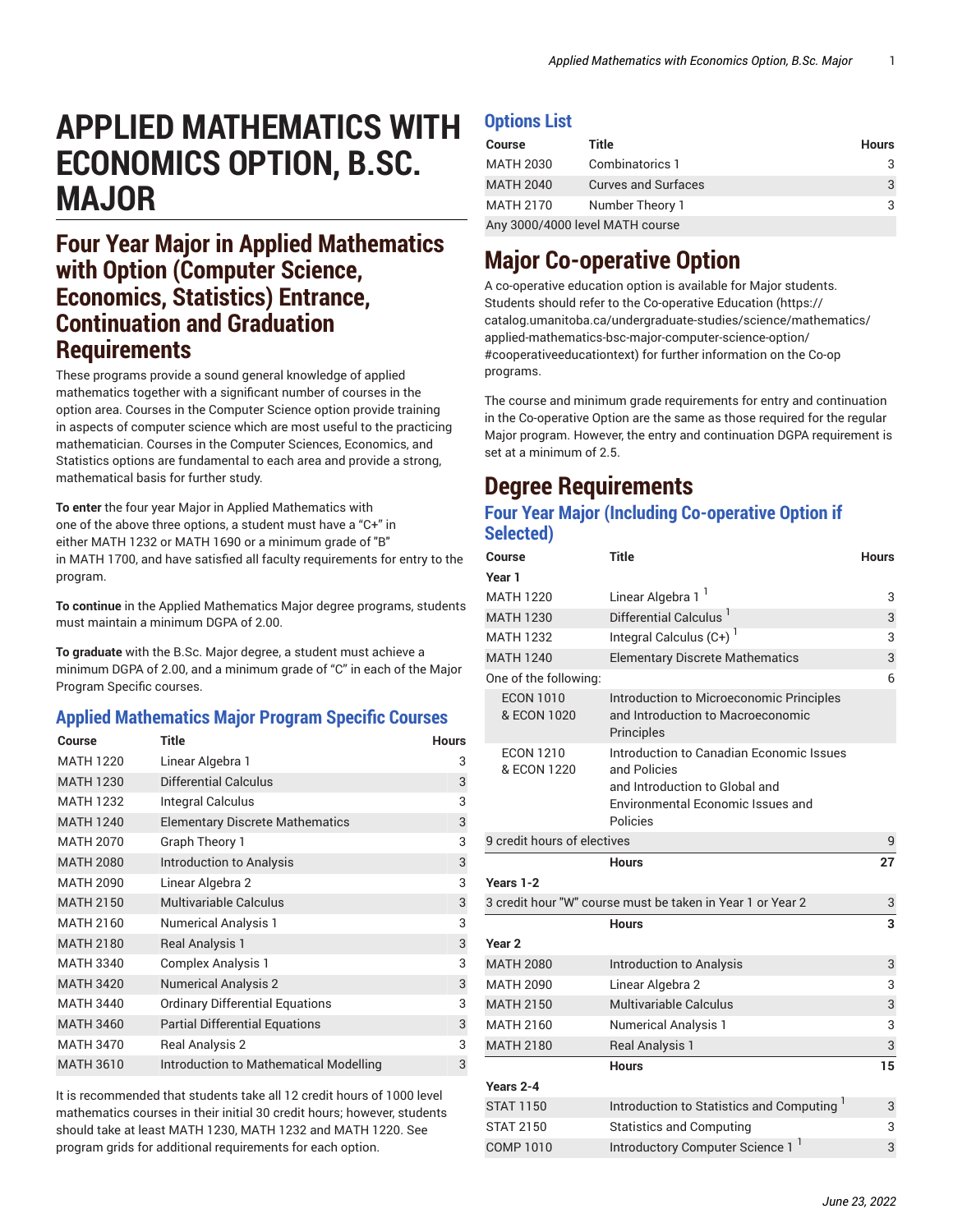|                                       | <b>Total Hours</b>                                                     | 120 |
|---------------------------------------|------------------------------------------------------------------------|-----|
|                                       | <b>Hours</b>                                                           | 24  |
| <b>SCI 4990</b>                       | Co-operative Education Work Term 4 (if a<br>4th work term is selected) | 0   |
| <b>SCI 4980</b>                       | Co-operative Education Work Term 3                                     | 0   |
| <b>SCI 3990</b>                       | Co-operative Education Work Term 2                                     | 0   |
| <b>SCI 3980</b>                       | Co-operative Education Work Term 1                                     | 0   |
| Co-op Requirements (if selected):     |                                                                        |     |
| <b>MATH 4370</b>                      | Linear Algebra and Matrix Analysis                                     | 3   |
| MATH 3610                             | Introduction to Mathematical Modelling                                 | 3   |
| <b>MATH 3470</b>                      | <b>Real Analysis 2</b>                                                 | 3   |
| MATH 3460                             | <b>Partial Differential Equations</b>                                  | 3   |
| <b>MATH 3440</b>                      | <b>Ordinary Differential Equations</b>                                 | 3   |
| <b>MATH 3420</b>                      | <b>Numerical Analysis 2</b>                                            | 3   |
| <b>MATH 3340</b>                      | <b>Complex Analysis 1</b>                                              | 3   |
| <b>MATH 2070</b>                      | Graph Theory 1                                                         | 3   |
| Years 3-4                             |                                                                        |     |
|                                       | <b>Hours</b>                                                           | 51  |
| 24 credit hours of approved electives |                                                                        | 24  |
| <b>ECON 3020</b>                      | Macroeconomic Theory 2                                                 |     |
| <b>ECON 3010</b>                      | Microeconomic Theory 2                                                 |     |
| <b>ECON 2020</b>                      | Macroeconomic Theory 1                                                 |     |
| <b>FCON 2010</b>                      | Microeconomic Theory 1                                                 |     |
| 6 credit hours from:                  |                                                                        | 6   |
| Any 3000/4000 level MATH course       |                                                                        |     |
| <b>MATH 2170</b>                      | Number Theory 1                                                        |     |
| <b>MATH 2040</b>                      | <b>Curves and Surfaces</b>                                             |     |
| <b>MATH 2030</b>                      | Combinatorics 1                                                        |     |
| 6 credit hours from:                  |                                                                        | 6   |
| <b>ECON 3030</b>                      | Mathematical Economics 2                                               | 3   |
| <b>ECON 2030</b>                      | <b>Mathematical Economics 1</b>                                        | 3   |

1 Students are strongly advised to take MATH 1220, MATH 1230 and MATH 1232.

The following substitutions are allowed (but not advised), provided the grades indicated in brackets are achieved:

- MATH 1210 (B) or MATH 1300 (C+) in place of MATH 1220;
- MATH 1500 (B) or MATH 1510 (B) in place of MATH 1230;
- MATH 1700 (B) or MATH 1710 (B) in place of MATH 1232;
- MATH 1690 (C+) in place of MATH 1230 and MATH 1232;
- STAT 1000 (C) and STAT 2000 (B) in place of STAT 1150.

COMP 1012 may be used in place of COMP 1010.

(Letters in brackets indicate minimum prerequisite standing for further study.)

# **Co-operative Education**

### **Co-operative Education Option Academic Regulations: B.Sc. (Major) & B.Sc. and B.C.Sc. (Honours)**

Co-operative education is a form of experiential learning which integrates the academic education (classroom-based learning) of interested and qualified students with relevant, supervised, and paid work experience (work-based learning) with employers. Co-op students gain valuable skills to guide them through their academic education and prepare them for future careers after graduation.

The Faculty of Science offers a Co-operative Education Option in the following Major programs:

- Biochemistry
- Biological Sciences
- Biotechnology (As of Fall 2018, admission to the Biotechnology programs has been temporarily suspended. For further information, see the Faculty of Science office.)
- Chemistry
- Computer Science
- Data Science
- Genetics
- Mathematics
- Microbiology
- Physics & Astronomy
- Psychology
- Statistics.

The Honours programs offering a Co-operative Education Option are:

- Biochemistry
- Biological Sciences
- Biotechnology (As of Fall 2018, admission to the Biotechnology programs has been temporarily suspended. For further information, see the Faculty of Science office.)
- Chemistry
- Computer Science
- Genetics
- Mathematics
- Microbiology
- Physics & Astronomy
- Statistics
- Joint Computer Science Mathematics
- Joint Computer Science Physics and Astronomy
- Joint Computer Science Statistics
- Joint Mathematics Physics and Astronomy
- Joint Statistics Mathematics program.

Co-operative education is optional and supplementary to academic requirements of the chosen degree. All regulations governing regular Major and Honours programs apply to the Co-operative Education Option. In addition, the following variations apply:

#### **Entrance**

To enter the Co-operative Education Option a student must be eligible to enter the Major or Honours program offered by the department. At the time of application, students must have a minimum Degree Grade Point Average (DGPA) of 2.5 for the Major and 3.0 for the Honours Programs. For Psychology, students must have a minimum Degree Grade Point Average (DGPA) of 3.0 for the Major. Co-op is not available for students in the Honours Psychology Program.

The normal point of entry to the Co-operative Education Option is following the completion of second year in the Faculty of Science. Students seeking admission will submit an application during their second year and complete an intake process with the appropriate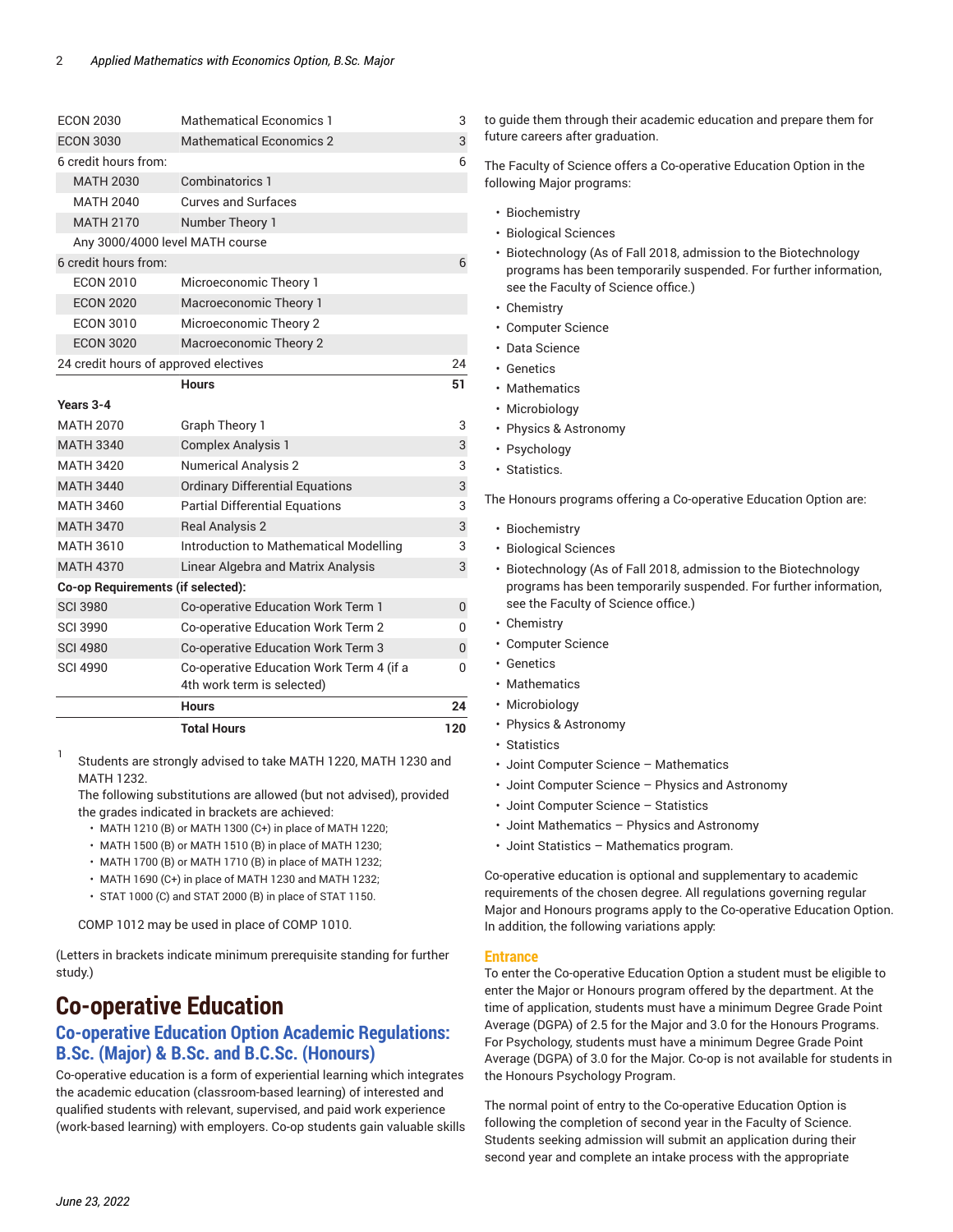departmental Co-op Coordinator. Application deadlines are established by the Science Co-op Office.

Students are advised that satisfying the entrance requirements does not guarantee a place in the Co-operative Education Option. The Science Coop Office reserves the right to determine and select the best-qualified applicants.

Students admitted into the Co-operative Education Option will complete pre-employment training, including workshops, prior to the start of their first co-op work term. The structure and content of this training is developed by the Science Co-op Office. Attendance and completion of this training is mandatory.

#### **Structure and Sequencing**

The Co-operative Education Option consists of both academic terms and co-op work terms.

Each academic term can be either four months in duration or eight months in duration, as designated by the Major or Honours department.

Each co-op work term can be either four months in duration or eight months in duration, as designated by the Science Co-op Office. An eight month work term would be counted as the equivalent of two 4 month terms.

Each academic term and each co-op work term will commence in January, May or September.

The sequence of academic terms and co-op work terms is variable to suit the needs of each department, and is designated by the Science Co-op Office in conjunction with each Major or Honours department. All Faculty of Science Co-operative Education Options must end on an academic term.

Students are expected to follow the academic/co-op work term sequence defined by their Major or Honours department from admission through to graduation.

#### **Co-op Work Term Requirements**

All Co-operative Education Options require participating students to complete at least three (3) 4-month co-op work terms for a total of a minimum of 12 months' work experience. Each co-op work term is completed with one employer.

Students are required to register in the appropriate co-op work term course and pay the work term fee prior to starting their co-op work term.

Co-operative Education Option students are required to submit a work term report at the end of each co-op work term. These reports are due at times designated by the Science Co-op Office. In order to remain in the Co-operative Education program, a student must obtain a grade of "Pass" for each work term report. The Science Co-op Office will provide students with instructions regarding the content and format requirements of the work term reports.

While on a co-op work term, students are not permitted to take more than six hours of academic credit, and may not take more than one course at a time.

#### **Academic Term Requirements**

Coursework requirements of the Co-operative Education Option are equivalent to the coursework requirements of the four-year Major program. For students completing an Honours program, the coursework requirements of the Co-operative Education Option are equivalent to the coursework requirements of the Honours program with the exception of the Biochemistry, Biotechnology, Genetics and Microbiology programs.

Co-operative Education Option students are required to maintain full-time study while registered for an academic term.

To continue in a four year Major Co-operative Education Option, students must maintain a minimum DGPA of 2.50 at each point of assessment; except for students in Psychology where a minimum DGPA of 3.00 must be maintained at each point of assessment. A student's performance will be evaluated following each academic term. In addition, the student must meet all individual course prerequisites for further study and departmental continuation and graduation requirements. Please see department entries for further information. Continuation in the Major Co-operative Education Option is also contingent upon satisfactory performance during co-op work terms.

To continue in an Honours Co-operative Education Option a student must maintain a minimum DGPA of 3.00 or higher at each point of assessment. A student's performance will be evaluated following each academic term. In addition, the student must meet all individual course prerequisites for further study and departmental continuation and graduation requirements. Please see department entries for further information. Continuation in the Honours Co-operative Education Option is also contingent upon satisfactory performance during co-op work terms.

Students may be required to withdraw from the Co-operative Education Option for any of the following reasons:

- Failure to maintain the minimum academic requirements of the Faculty of Science and/or Major/Honours program.
- Failure to maintain the minimum credit hour requirements of the academic term in the co-op option.
- Unsatisfactory performance during a co-op work term.
- Failure to submit a co-op work term report or the submitted report does not achieve a "Pass" grade.
- Failure to observe the policies outlined in university governing documents related to Behavioural Policies and Academic Misconduct.
- Having consulted with the Co-op Director and/or Faculty Advisor, in the opinion of the Co-op Coordinator, the student does not possess sufficient ability, skills, aptitude, attitude, diligence or motivation to successfully complete the Co-operative Education Option.

Students who wish to voluntarily withdraw from the Co-operative Education Option must obtain the written approval from their Co-op Coordinator and the Science Co-op Director. Students must submit their withdrawal request to their Co-op Coordinator and receive approval by the withdrawal dates set by the Science Co-op Office for each co-op work term.

Students are not normally permitted to withdraw from the Co-operative Education Option once they have secured a position for their co-op work term; whether the position was obtained through the Science Co-op Office or through students' own self-directed job search. Enrollment in the applicable co-op course(s) will be maintained and students are responsible for all assessed fees for the duration of the co-op work term and for meeting all academic requirements.

Students who accumulate more than 18 credit hours of failed courses after entering the four-year Major program (regardless of the origin of the grade or if the course has been repeated) will be required to